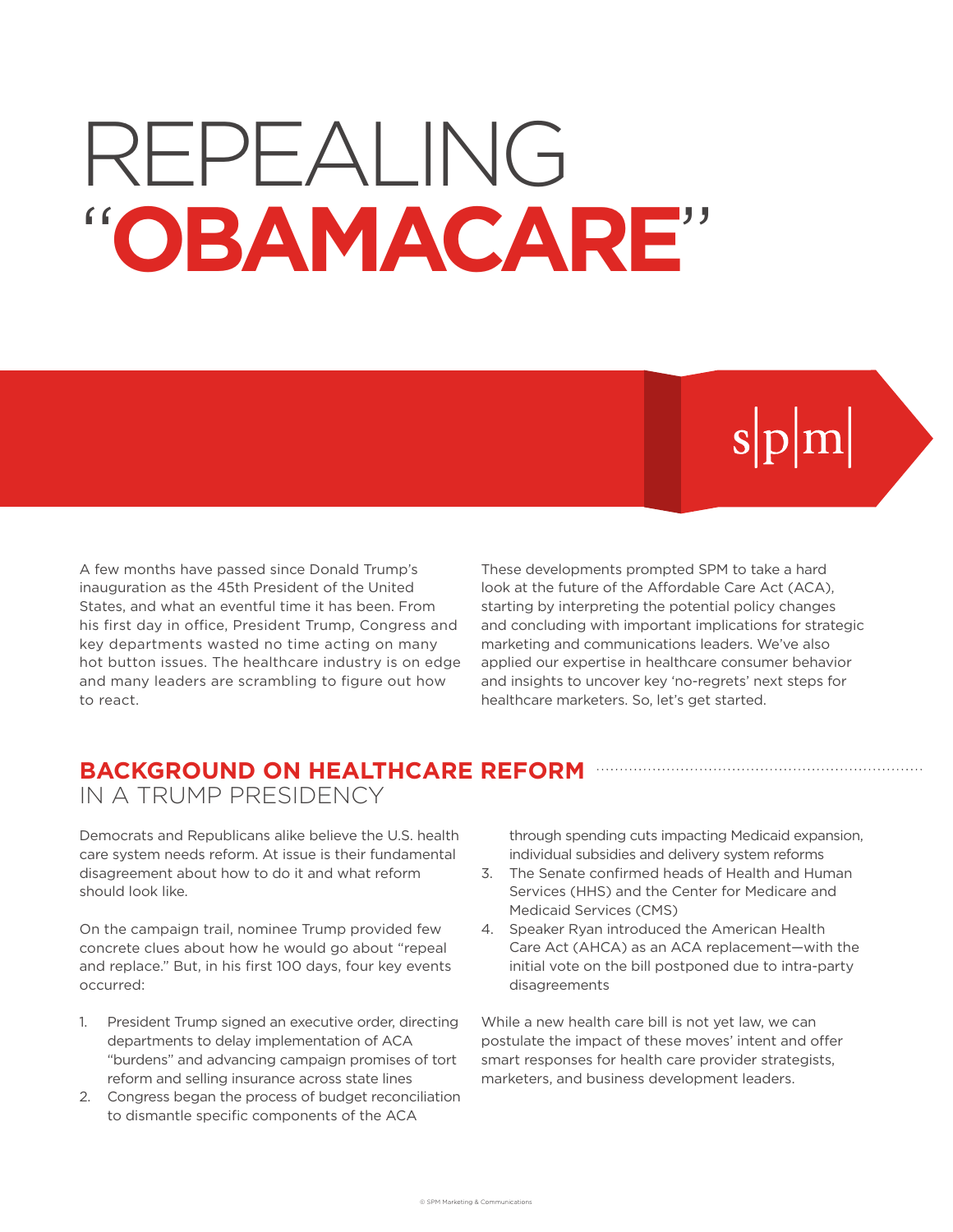# REPEALING & **REPLACING/AMENDING/REPAIRING** THE ACA

A full repeal of the Affordable Care Act, logistically, practically, and politically, is nearly impossible—which may explain, in part, the emergence of words like "amending" and "repairing." Despite Republican majorities in both Houses of Congress and control of the Presidency, the GOP does not hold a filibusterproof majority in the Senate. This means passing sweeping new legislation will be rather difficult without incorporating ideas that can win some Democrats' support. In the meantime, expect to see Congress use budgetary and other parliamentary tools to pick away at sections of the ACA. Some portions of

the ACA can't be altered through budget reconciliation and may be de facto "un-repealable," while others are just too broadly popular to undo.

*This means passing sweeping new legislation will be rather difcult without incorporating ideas that can win some Democrats' support.*

## IMAGINING **REFORM**

To predict how the President and Congress might go about reshaping the ACA, it's helpful to consider what, philosophically, troubles them about it. For simplicity sake, it's sufficient to consider three planks that generally form the opposition's platform:

- 1. Anger at the government forcing/requiring citizens and businesses to do (just about) anything.
- 2. Fervor to reduce the size of government (in terms of departments, staff, regulations, budget, and its presence in people's lives) in favor of individual citizen decision-making and market forces.
- 3. Frustration when seemingly well-meaning policies/ programs have negative consequences on the broader society and economy.

With these three planks in mind, it's next important to break down the inner workings of the ACA.

While there are many detailed components across its thousands of pages, for our purposes, the ACA can be thought of as consisting of three key categorical thrusts:

#### **1. COVERAGE EXPANSION AND INSURANCE MARKET REFORMS**

This category contains some of the ACA's most beloved and inflammatory elements. On the "beloved" side are the provisions that allow young people to stay on their parents' insurance until age 26 and the

prohibition on pre-existing conditions exclusions.

On the "inflammatory" side fall elements such as the individual and employer mandates, the health insurance exchanges created to facilitate compliance with the mandates, and Medicaid expansion.

#### **2. FINANCING PROVISIONS**

Implementing the ACA is costly. Federal subsidies for individual purchasers in the exchanges. Additional federal staff and departments to implement the ACA. Supplementing the cost of Medicaid expansion. It all adds up. So, the ACA contains a range of "taxes" on individuals, providers, pharmaceutical and device manufacturers, health insurance companies, and highprice health insurance plans to help cover these costs.

#### **3. DELIVERY SYSTEM REFORMS**

These sections of the ACA are intended to help catalyze the system's shift from volume to value. It contains the guidelines for initiating Pay For Performance, Value Based Purchasing, Accountable Care Organizations, Bundled Purchasing, and a myriad of other programs that have begun to take hold.

With these two frameworks in place, one can begin to project what might come under scrutiny in a "repeal and replace/amend" effort.

# IMPACT ON **COVERAGE EXPANSION**  AND INSURANCE MARKET REFORMS

#### **MANDATES**

Individual and employer mandates violate the "government intrusion" plank of those who oppose the ACA. Benefit requirements for plans offered on the Exchanges and the regulatory superstructure

necessary to support them increase the size (and cost) of government and violate the "big/expanding role of government" plank. Abolishing mandates has been the first thrust of reshaping the ACA.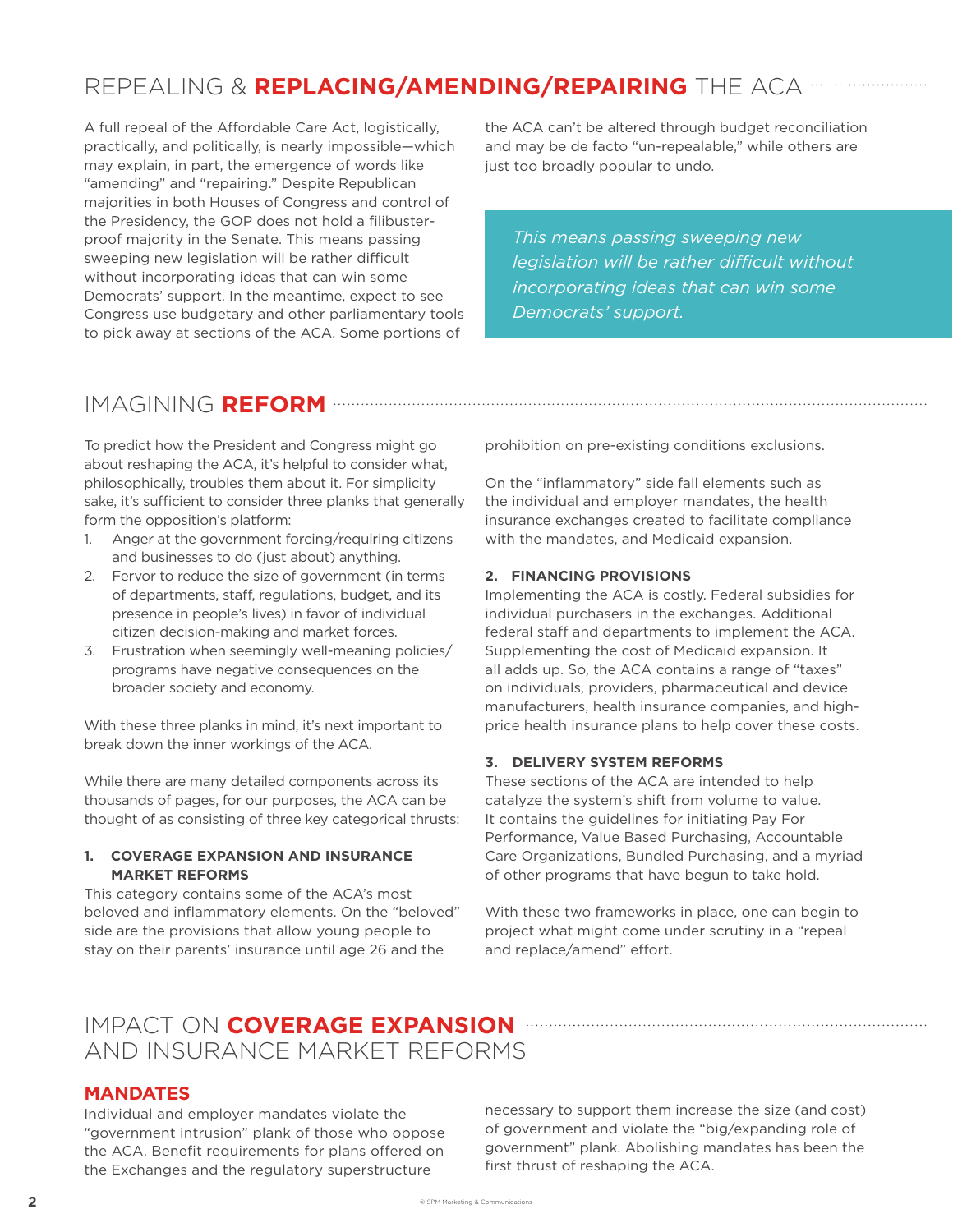#### **MEDICAID**

To reduce the federal financial burden of the ACA, and, again, address the "big/expanding role of government" concerns, states that have not yet expanded their Medicaid programs will probably be allowed not to. For the states that have, they will likely have the freedom to choose to sustain that expansion or roll it back. However, states should not expect federal financial support for the cost of maintaining expansion.

Previously, both candidate Trump and some House Republican bills advanced the idea of providing Medicaid block-grant funding to the states. The AHCA did this through per capita caps, a tool that achieves the same end a diferent way. Either move would limit the Federal government's financial exposure and involvement in state affairs, allowing the states to set and manage their own eligibility, participation, and payment systems. At the same time, a block grant or per capita cap puts the burden on the state to cover costs beyond the federal government's allotment. While it has been proposed that this would help manage costs and budgets, it could also result in loss of coverage for the poor, sick, an old. A "Catch-22" for sure.

#### **INSURANCE MARKETS**

Regarding insurance market provisions, they tend to fall into two camps: Those that are "Liked and Popular" and those that are not. On the "Liked and Popular" side of the ledger sit the notions of health plan portability and young adults remaining on their parent's insurance until age 26.

*On the "Liked and Popular" side of the ledger sit the notions of health plan portability and young adults remaining on their parent's insurance until age 26.*

The "no pre-existing condition exclusions," while very popular, are trickier. People generally like this notion, but it is seen as a huge financial risk for insurers—sick people only buying insurance when they need it—that drives up costs for everyone else (a "well-meaning program that has broad-reaching negative consequences" like we discussed earlier). As we saw with the ACHA, amending this provision requires a two-pronged approach. First, requiring applicants to prove they have carried insurance for a period of time immediately prior to applying for coverage or face a higher premium. And second, creating state-administered and underwritten high-risk pools to subsidize insurers costs and stabilize insurance markets. Yes, state high-risk pools have been tried before with a varied history of success. Yes, funding and administering such pools would require additional government resources.

#### **UNIVERSAL COVERAGE**

As a side note, with the mandates stripped away, it is reasonable to wonder about the ACA's goal of Universal Coverage (e.g., no one in America being without health insurance). On this point, it is important to understand another diference between the parties. The ACA is based, in part, on a belief that *everyone should have health insurance*. Alternate proposals offered by House Republicans have been more nuanced: That everyone without access to employer-sponsored health insurance, Medicare, or Medicaid, who wants health insurance, should have access to it. The diference is significant. The latter position provides citizens the free choice to not have health insurance if they would prefer not to buy it, placing the responsibility for any consequences of that choice on the citizen.

#### **WHERE DOES THAT LEAVE PRIVATE INSURANCE?**

As mentioned above, the private health insurance market will likely be thrust into the center of the amended health care program. There are three possible and likely outcomes that will be the heart of the health insurance market going forward.

- 1. Expanded emphasis on high-deductible/catastrophic health plans. People are getting used to and comfortable with approaching health insurance like they do vehicle insurance—low premiums and high deductibles, using insurance only for major issues or complications.
- 2. Relaxing "essential health benefits" requirements to provide health insurers flexibility designing less comprehensive, lower cost products
- 3. Use of tax deductions for purchasing insurance on private markets to expand coverage and motivate people to buy health insurance
- 4. Loosening of the rules regarding how Health Savings Accounts (HSAs) can be used and higher limits on what consumers can bank in those accounts.

These tools are seen as providing greater consumer control over their health care decisions, more flexibility to employers and insurers in plan and network design, more conventional approaches to cooling premium growth, and more efective incentives to motivate coverage. All of it adds up to more engaged, activated, value-conscious consumers.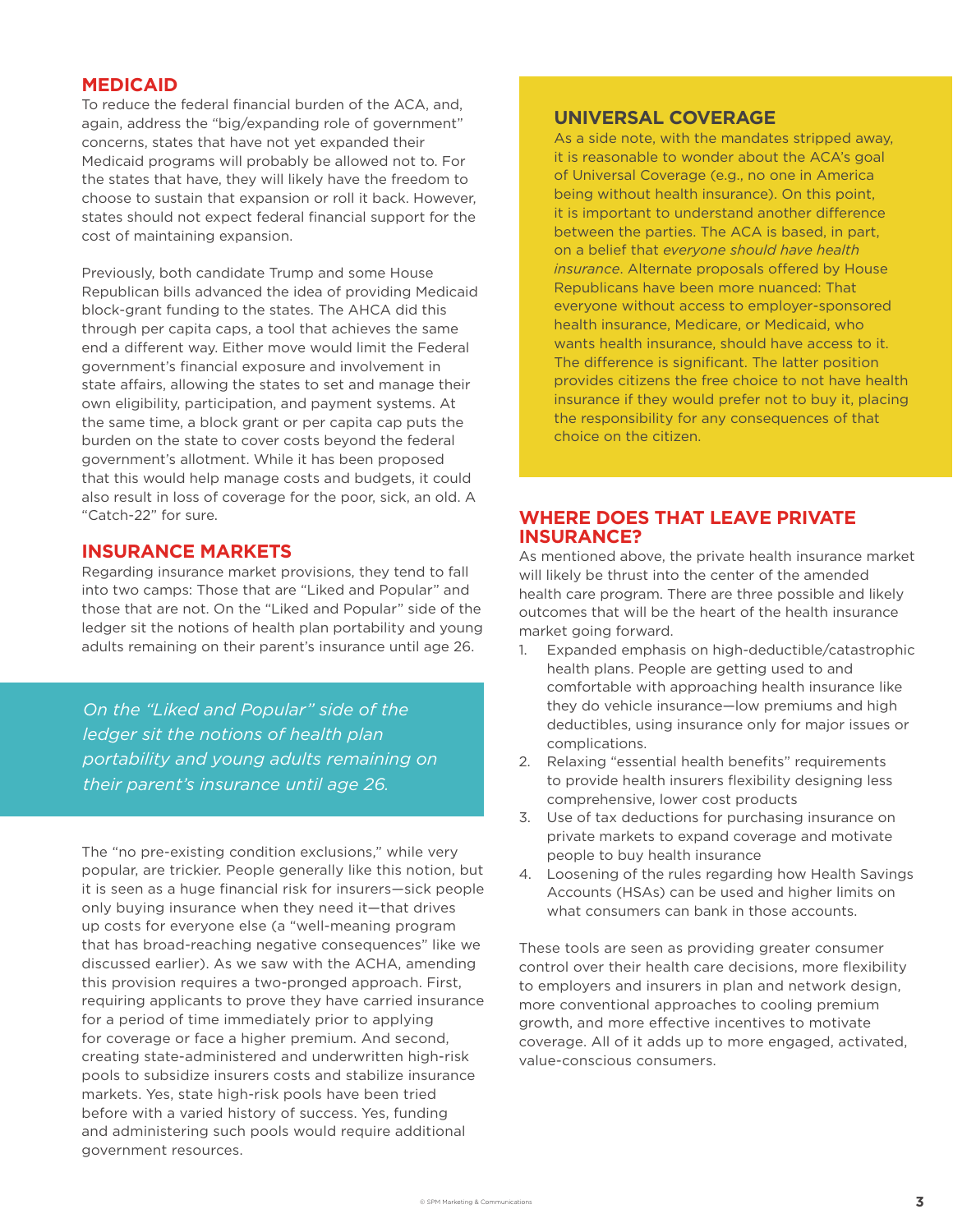#### **IMPACT ON THE ACA'S FINANCING PROVISIONS**

Based on Trump's executive order, the initial push through budget reconciliation, and the stalled AHCA, there is a lot of enthusiasm for rolling back the taxes and other levies contained in the ACA and changing how subsidies work. The net effect of these changes is uncertain, but nothing is free (like state-administered high-risk pools) and revenue will need to come from somewhere (e.g., reduced support for Medicaid expansion). This is a very murky space for sure.

#### **IMPACT ON DELIVERY SYSTEM REFORMS**

Here lies another mixed bag. There is evidence to suggest Medicare's volume-to-value reforms have saved the Federal government north of \$1.2 billion. More significantly, health systems across the US have aggressively retooled their organizations, their ways of doing business, accelerated clinical integration efforts with physicians, and improved quality, information technology and documentation processes, to name a few. Provider leaders, generally, don't want to change direction now—because it's both working and the right thing to do—and some elected officials have expressed an interest in staying the course.

That said, new HHS Chief Dr. Tom Price has a "go slow" temperament on Medicare change and wants to reduce Medicare's administrative burden on physicians. Also, the Center for Medicare and Medicaid Innovation is a perennial budgetary target of House and Senate leaders. De-funding this department, and/or the Independent Payment Advisory Board, could hobble CMS's ability to move these programs forward. Ultimately, there is little political advantage to undoing this work because it is invisible to voters. It is another case where we'll all be taking a "wait and see" approach.

#### **OTHER POSSIBILITIES**

Beyond what the ACA currently does and how it might change, important are ideas not contained in the ACA that have been central to Republican and Candidate Trump's health care policy statements and might be part of replace/amend/repair legislation. Some things to keep your eye on:

#### **MEDICARE REFORM**

There is a faction within the House Republican membership interested in transitioning Medicare away from a defined benefit program as it is today to a "premium support" program. In a premium support model, the Federal government provides Medicareeligible citizens credits with which to buy private health insurance in the open market. While not part of the AHCA, such a move would help the Federal government limit its financial exposure for health

care costs and make the program more budgetable. In some scenarios, this approach is presented as another choice to consumers, alongside Medicare Advantage and traditional Medicare.

#### **PRESCRIPTION DRUG COST**

While there is agreement that government should do something about the rising cost of prescription drugs, sides, and factions within sides, disagree on what. On the campaign trail, Candidate Trump lobbied for Medicare to use its considerable negotiating power to broker lower drug prices for all seniors. Some in his party are not keen on this idea. He has also suggested loosening FDA clamps on the approval of new drugs and devices to release cheaper options into the market. This too is fraught with disagreement and apprehension. And, while the President at one point asked for these provisions, they were not addressed in the AHCA bill. Some have proposed easing restrictions on the import of drugs available overseas into the US to increase competition and drive down prices, also an approach with fans and opponents.

*There is little political advantage to undoing delivery system reforms.*

#### **SELLING INSURANCE ACROSS STATE LINES**

The theory goes that a health insurer that offers affordable plans in one state should be able to compete in another state using their apparent proficiency to make local markets more competitive and, in some markets, less monopolistic. While this concept made an appearance in Trump's January 20th executive order, health insurance experts disagree on how effective such an approach might actually be. Issues of network assembly and provider contracting, benefit design, sales, administration, and profitability targets make this a very complicated conversation. This could turn out to be "good on the campaign trail", but marginally effective in reality.

#### **TORT REFORM**

Some believe health care costs are high, in part, because of punitive legal damages paid in malpractice cases and the defensive medicine they allegedly motivate. This is another one of those questions that has been hotly debated for decades to no consensus. It can be argued that the volume-to-value movement, clinical standardization, increased use of health information technology, and other developments have been influential steps to reducing malpractice and defensive medicine's impact on health care costs. This issue has already re-entered the reform conversation (through the initial executive order), though it may, ultimately, have a negligible impact on cost reduction.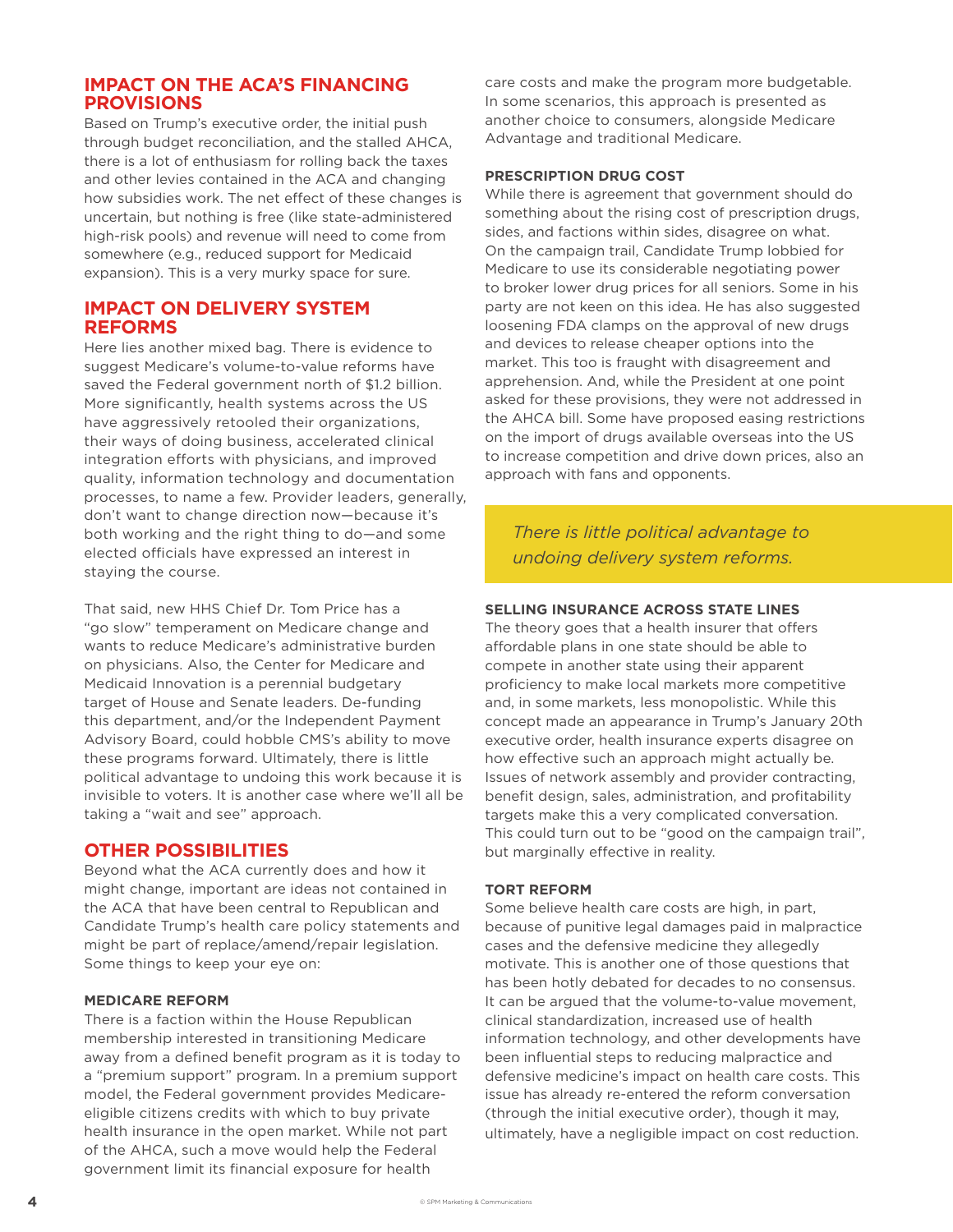## **IMPLICATIONS** FOR HEALTH SYSTEM STRATEGISTS AND MARKETERS

So, while there are few definitive "knowns" about how the coming debate on repeal and replace/amend/repair will go, there are four areas of strategic emphasis that appear to be 'no regrets' smart bets.

#### **1. BRAND**

Brand strategy, positioning, and communications matter, now and tomorrow, more than ever. Certain trends begun over the last four-plus years have shown that a strong provider/health system brand is extremely valuable to winning volume and growth—both to consumers as individual buyers of services and larger "wholesale health care buyers," such as employers, health insurers and risk-bearing ACOs who make healthcare decisions for large groups of beneficiaries. Regardless of the details of repeal and replace/amend/repair, expect these trends to continue. In particular:

For consumers, it's the rising prevalence of high deductible health plans and the growth of consumersas-individual-shoppers of health insurance. In the former case, consumers are pressing health systems to demonstrate value for the price of their services, be they shoppable services such as outpatient testing and routine care (e.g., urgent, emergent, or on-demand virtual visits), convenient access, and a responsive understanding of consumer needs. Through the growth of narrow network insurance plans, consumers have put provider brands to the test. Is the provider/health system brand attractive enough to connect with enrollees willing to trade breadth of network for lower premiums?

*Consumers are pressing health systems to demonstrate value for the price of their services.*

Further, for commercial PPO enrollees and seniors in traditional Medicare, freedom of choice reigns. Even in the Alternative Payment Programs (e.g., ACOs, bundled payments), Medicare recipients can see whomever they choose. In addition, Medicare Advantage enrollment, now just over 30% of all beneficiaries, will very likely continue its upward trajectory, and with it more and more seniors will make price-value decisions about the products and networks available to them. A strong brand ensures that you dominate the consideration set when Medicare enrollees decide who to see, or which plan to choose based on who's in the network.

For "wholesale health care buyers," provider and health system brands must understand these value-conscious partners' needs. Demonstrating a willingness to accept

and manage risk will power business arrangements, such as carve-out specialty contracts and designation as a preferred provider to receive advantaged member/ employee steerage.

*A strong brand ensures that you dominate the consideration set when Medicare enrollees decide who to see, or which plan to choose based on who's in the network.*

As providers and health systems have also learned over recent years, careful brand planning and strategic brand positioning is necessary to confront a painful truth. For individuals, employers, payers and ACOs, health systems must demonstrate they are not only desirable but also desirable at an often-premium price—the ultimate test of brand power.

Brand is and will continue to be central to earning customers and revenue.

#### **2. GROWTH**

The increasing margin pressure currently faced by health systems will most likely grow as the Affordable Care Act is transformed. While the causes of margin pressure are wide ranging—including increased competition, a shrinking pool of commercially insured patients and downward price pressure—expect Medicaid expansion disruption and potential increases in the numbers of uninsured to add fuel to this fire. Health systems have seen a decline in no pay/ bad debt through the implementation of the ACA. Those figures will likely move upward in the future.

Strategic growth must counteract this new factor in margin pressure. Employers and Payers seek high-value providers to treat the unavoidable demand in their populations that account for approximately 70% of their costs. To capture growth in this segment, health systems must effectively communicate high quality, low episode costs, an expansive, integrated specialist and post-acute network, and a willingness to collaborate and communicate with the buyer as a partner.

To attract growing numbers of individual buyers, health systems must convey excellent price, convenience, access, an exceptional experience, provide tools that enable a range of means of engagement, transparency and, last but not least, quality.

Health systems must simultaneously explore new growth corridors. These corridors provide access to the large portion of health care spending that is historically made outside of the provider system and are typically much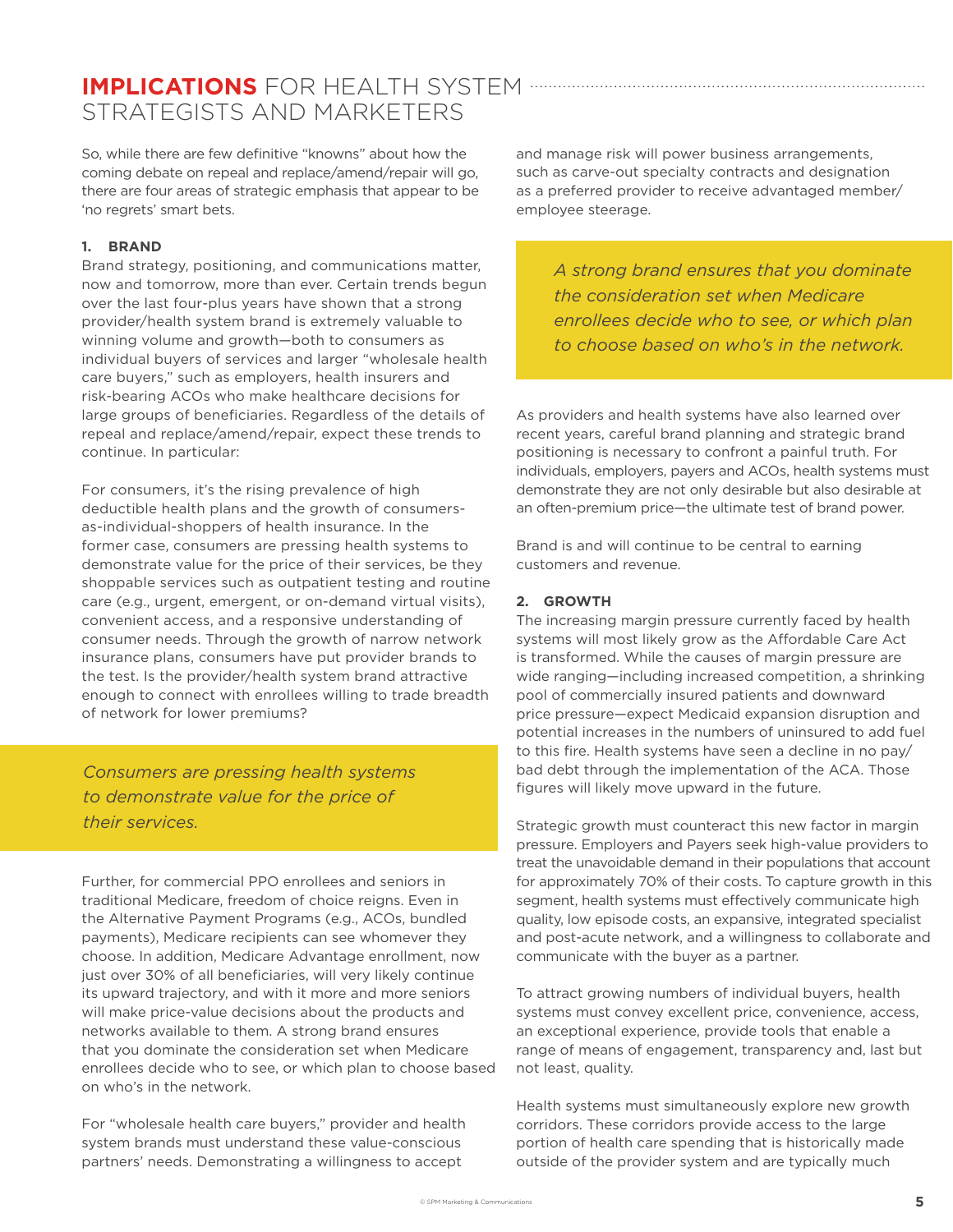more present factors in consumers' everyday lives. These include wellness, prevention, health promotion, lifestyle management, nutrition, complementary therapies, retail products and services, health status tracking and monitoring, and fitness, to name a few. Business Development leaders must busily work to tap into these new growth streams with strategic marketing, communications and branding enabling their success. Simply, the health system must be part of somebody's life before they get sick or injured or that is all it will ever be good for.

*Health systems must simultaneously explore new growth corridors.* 

#### **3. ENGAGEMENT**

Customer engagement is the critical first step to success in strategic brand connection and growth. Over the past few years, health systems have become more willing to shift their mindset from "sit back and react to what comes our way" to "reach out and prompt customer interaction." However, the ACA is reformed, this work must accelerate. It will take the form of online, mobile and social tools/programs, new platforms for face-to-face connection (e.g., retail wellness "stores," fitness centers, classes, or health coaching), or other technology or program-driven interactions. The point is the "first touch" will increasingly be the new competitive front-line.

Customer engagement doesn't stop at the first touch. Healthcare reform, among many other factors, is changing how health systems/providers must interact with consumers across their journey. Ethnographic patient journey research conducted by SPM found consumers pass through as many as nine "need states" as they navigate a healthcare situation—from before the healthcare need through exploration, selection, and recovery. Each need state has its own information demands, appropriate media mix, and content requirements to meet the levels of anxiety that wax and wane across the journey. Designing programs that engage patients and prospective patients by meeting their diferent needs along the entire consumer journey through a wide range of engagement mechanisms will better position your organization for future success.

#### **4. LOYALTY**

Developing and cultivating loyalty, or, said another way, share of wallet, must be on every health system's To-Do list. Recent analysis by the Advisory Board found that the average consumer—even the most satisfied—received services from nearly 3 diferent health systems over a period of five years, indicating healthcare organizations struggle to retain patients and keep them within their system. This amounts to tens of millions of dollars in revenue leakage.

Consumer products companies have known for years, "The best customer to have is the one you've already got." Many of the growth metrics in the value-based healthcare economy represent a deeper level of utilization and connection between the consumer and the health system. Small changes in behaviors for the consumers that you have already captured (e.g. those who choose your urgent care center rather than a Walgreen's or CVS clinic), achieved across the entire patient base of thousands of households, add up to a considerable boost in sales and success in sales and health status management.

Cultivating health system loyalty or share of wallet is a deliberate process comprised of demonstrating an appreciation of the commitment a consumer has already made to the health system, a sincere interest in their feedback and other needs, a responsiveness to their feedback and needs, a clear benefit to spending a greater share of their healthcare wallet with you, and an imagination to present them with new oferings that will surprise, delight and further re-engage them. If you cannot commit across these five dimensions, retention will suffer. Give patients a compelling reason to stick with you, and they will.

*The average consumer—even the most satisfied—received services from nearly 3 diferent health systems over a period of five years.*

The course ahead, one that may have up until November 8th seemed clear though wrought with its own particular challenges, is unquestionably altered. And altered in ways that by and large defy confident prediction. At this point, the best we can do is find clues that might mark the new path and identify steps that are strategically sound regardless of how the final map is drawn. Fortunately for health system strategists, marketers, and business development leaders, there are a few 'no-regrets' strategies on which to anchor our efforts in this uncertain period to emerge well positioned for success as the view becomes clearer.

If you find yourself wondering what an "Repeal and Replace" world might demand of your hospital or health system brand and communications, we can help—our integrated team of experts in healthcare policy and strategy, consumer insights, and powerful, unique marketing solutions have the tools and experience necessary to catapult your brand into the future. **Get in touch with our team by contacting Bill Tourlas at tourlas@spmmarketing.com. We can't wait to work with you!**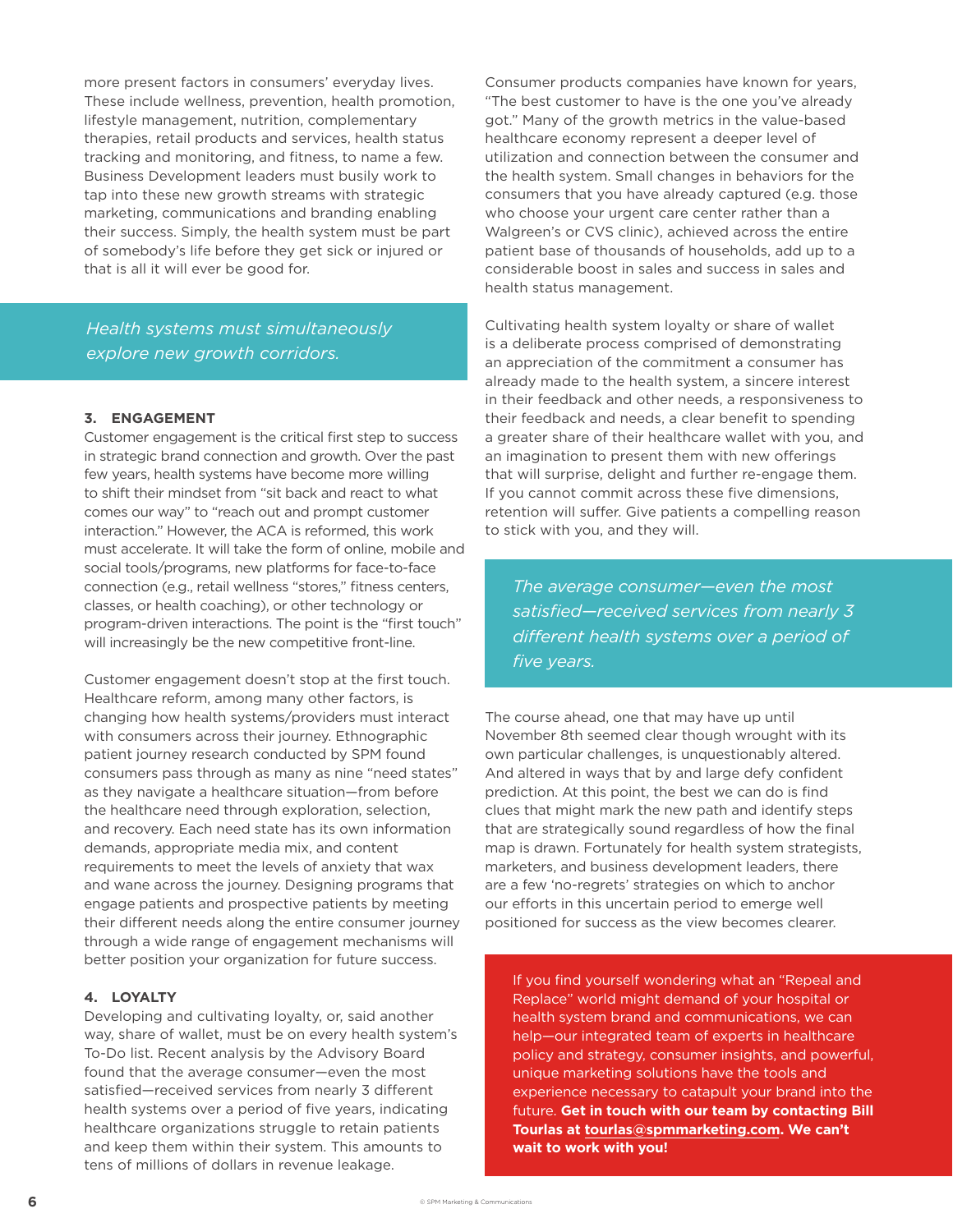# Thanks.